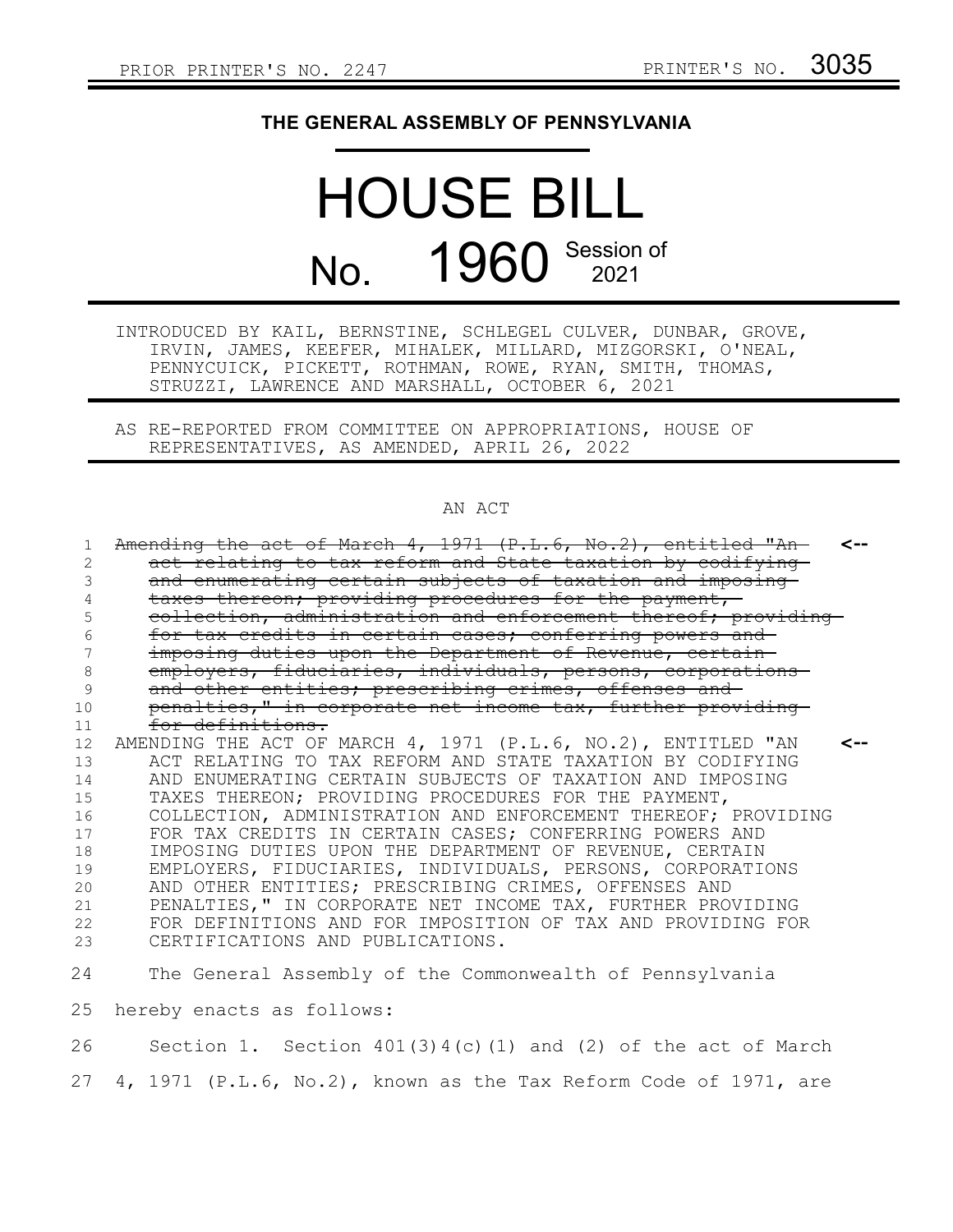amended to read: 1

Section 401. Definitions.--The following words, terms, and phrases, when used in this article, shall have the meaning ascribed to them in this section, except where the context clearly indicates a different meaning: 2 3 4 5

\* \* \* 6

(3) **"Taxable income."**  $* * *$ 7

 $4. * * * *$ 8

(c) (1) The net loss deduction shall be the lesser of: (A) (I) For taxable years beginning before January 1, 2007, two million dollars (\$2,000,000); 9 10 11

(II) For taxable years beginning after December 31, 2006, the greater of twelve and one-half per cent of taxable income as determined under subclause 1 or, if applicable, subclause 2 or three million dollars (\$3,000,000); 12 13 14 15

(III) For taxable years beginning after December 31, 2008, the greater of fifteen per cent of taxable income as determined under subclause 1 or, if applicable, subclause 2 or three million dollars (\$3,000,000); 16 17 18 19

(IV) For taxable years beginning after December 31, 2009, the greater of twenty per cent of taxable income as determined under subclause 1 or, if applicable, subclause 2 or three million dollars (\$3,000,000); 20 21 22 23

(V) For taxable years beginning after December 31, 2013, the greater of twenty-five per cent of taxable income as determined under subclause 1 or, if applicable, subclause 2 or four million dollars (\$4,000,000); 24 25 26 27

(VI) For taxable years beginning after December 31, 2014, the greater of thirty per cent of taxable income as determined under subclause 1 or, if applicable, subclause 2 or five million 28 29 30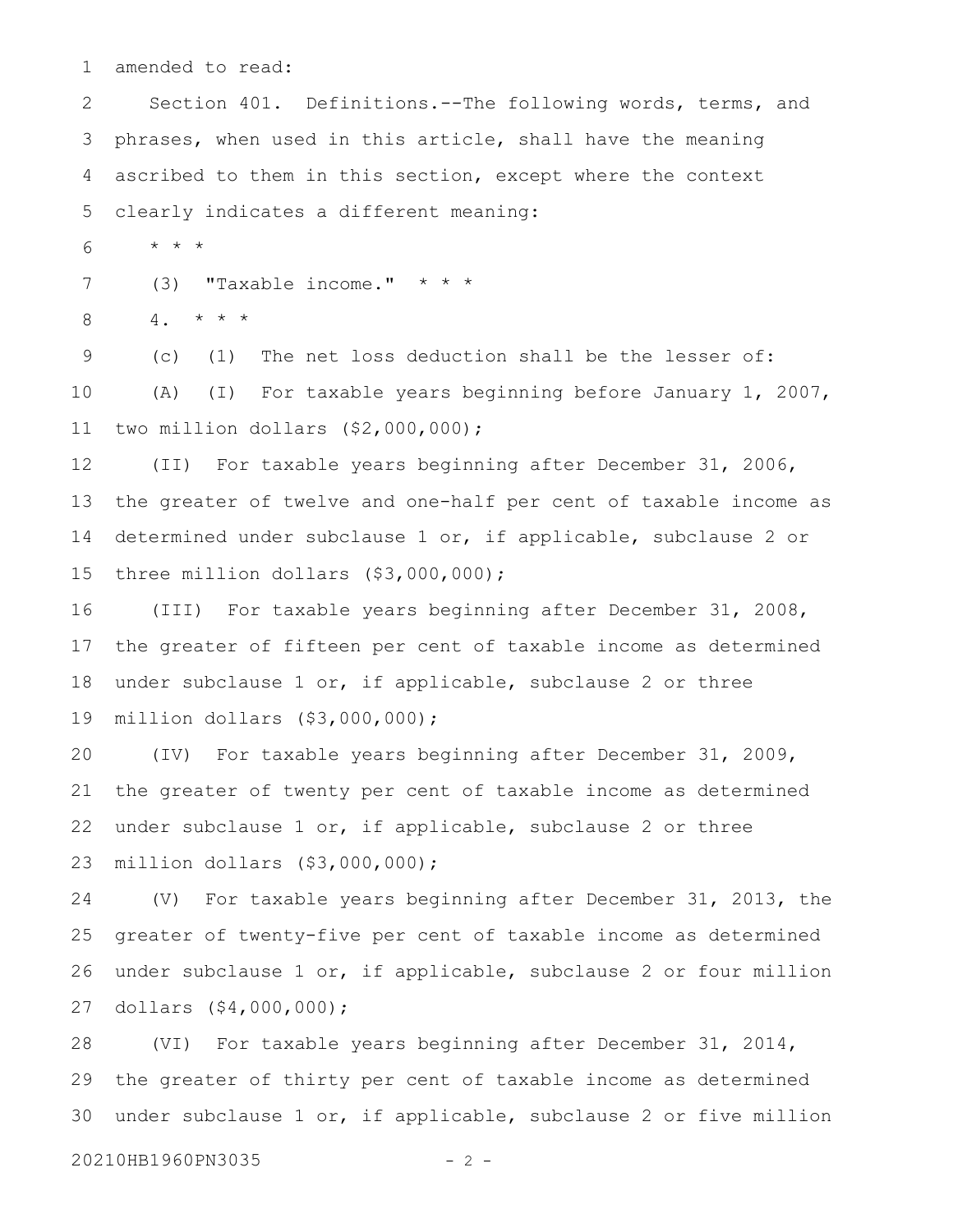dollars (\$5,000,000); (VII) For taxable years beginning after December 31, 2017, thirty-five per cent of taxable income as determined under subclause 1 or, if applicable, subclause 2; (VIII) **[**For**]** EXCEPT AS PROVIDED UNDER UNITS (IX) OR (X), FOR **<-** taxable years beginning after December 31, 2018, forty per cent of taxable income as determined under subclause 1 or, if applicable, subclause 2; [or] (IX) For taxable years beginning after December 31, 2021, fifty per cent of taxable income as determined under subclause 1 or, if applicable, subclause 2; (X) For taxable years beginning after December 31, 2022, sixty per cent of taxable income as determined under subclause or, if applicable, subclause 2; (XI) For taxable years beginning after December 31, 2023, seventy per cent of taxable income as determined under subclause 1 or, if applicable, subclause 2: (XII) For taxable years beginning after December 31, 2024, eighty per cent of taxable income as determined under subclause 1 or, if applicable, subclause 2; or (IX) IF THE CONDITION UNDER SECTION 408.2(C)(1) IS CERTIFIED **<--** BY THE INDEPENDENT FISCAL OFFICE AS HAVING BEEN MET: (1) EXCEPT AS PROVIDED UNDER UNIT (2), FOR TAXABLE YEARS BEGINNING AFTER DECEMBER 31, 2023, FORTY-FIVE PER CENT OF 1 2 3 4 5 6 7 8 9 10 11 12 13 14 15 16 17 18 19 20 21 22 23 24

**<--**

TAXABLE INCOME AS DETERMINED UNDER SUBCLAUSE 1 OR, IF 25

APPLICABLE, SUBCLAUSE 2; 26

(2) IF THE CONDITION UNDER SECTION 408.2(C)(2) IS CERTIFIED 27

BY THE INDEPENDENT FISCAL OFFICE AS HAVING BEEN MET, FOR TAXABLE 28

YEARS BEGINNING AFTER DECEMBER 31, 2024, FIFTY PER CENT OF 29

TAXABLE INCOME AS DETERMINED UNDER SUBCLAUSE 1 OR, IF 30

20210HB1960PN3035 - 3 -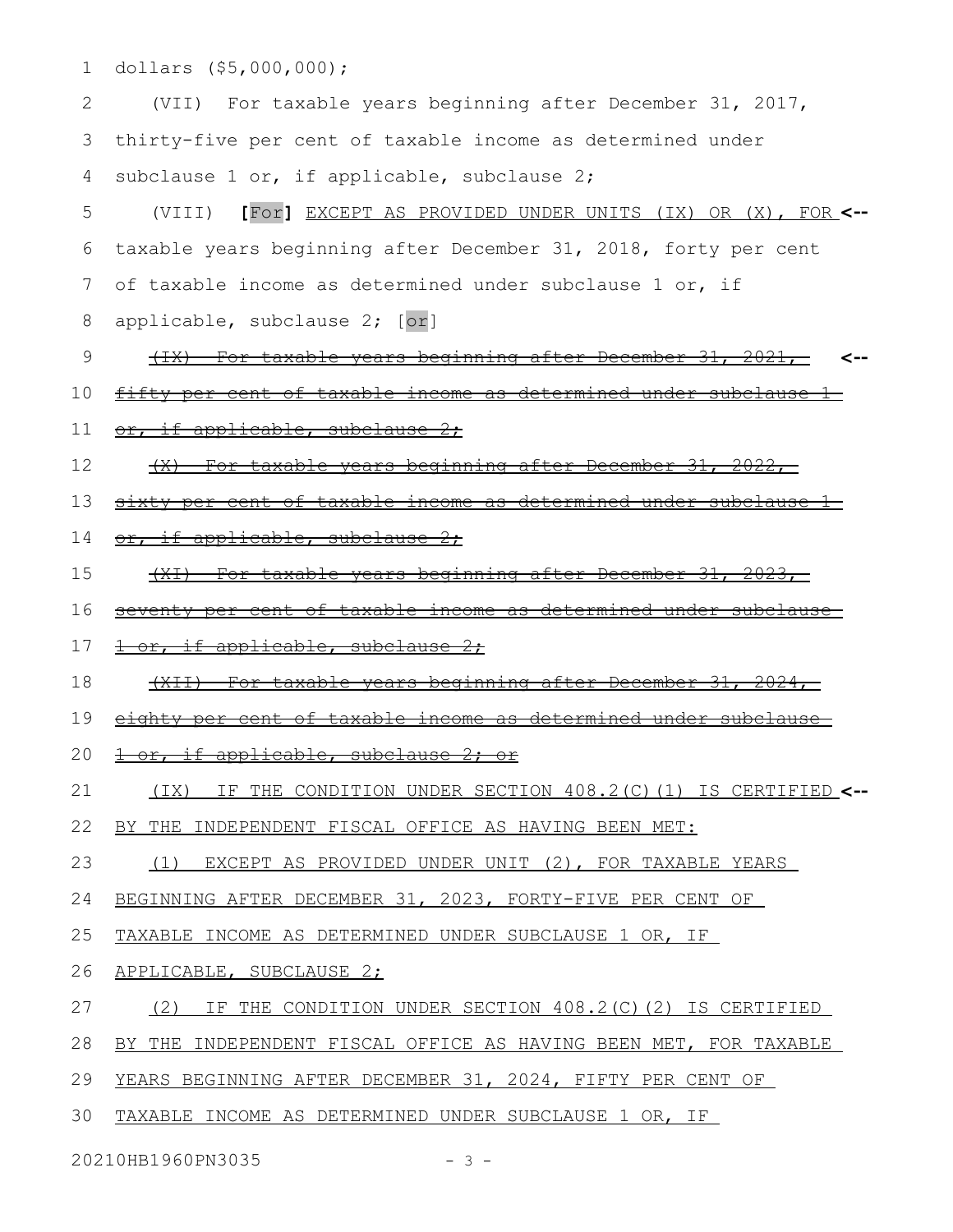APPLICABLE, SUBCLAUSE 2; 1

(X) IF THE CONDITION UNDER SECTION 408.2(C)(1) IS NOT CERTIFIED BY THE INDEPENDENT FISCAL OFFICE AS HAVING BEEN MET AND IF THE CONDITION UNDER SECTION 408.2(C)(2) IS CERTIFIED BY THE INDEPENDENT FISCAL OFFICE AS HAVING BEEN MET, FOR TAXABLE YEARS BEGINNING AFTER DECEMBER 31, 2024, FORTY-FIVE PER CENT OF TAXABLE INCOME AS DETERMINED UNDER SUBCLAUSE 1 OR, IF APPLICABLE, SUBCLAUSE 2; OR (B) The amount of the net loss or losses which may be carried over to the taxable year or taxable income as determined under subclause 1 or, if applicable, subclause 2. \* \* \* (2) (A) A net loss for a taxable year may only be carried over pursuant to the following schedule: Taxable Year Carryover 1981 1 taxable year 1982 2 taxable years 1983-1987 3 taxable years 1988 2 taxable years plus 1 taxable year starting with the 1995 taxable year 1989 1 taxable year plus 2 taxable years starting with the 1995 taxable year 1990-1993 3 taxable years starting with the 1995 taxable year 1994 1 taxable year 2 3 4 5 6 7 8 9 10 11 12 13 14 15 16 17 18 19 20 21 22 23 24 25 26 27 28 29 30

20210HB1960PN3035 - 4 -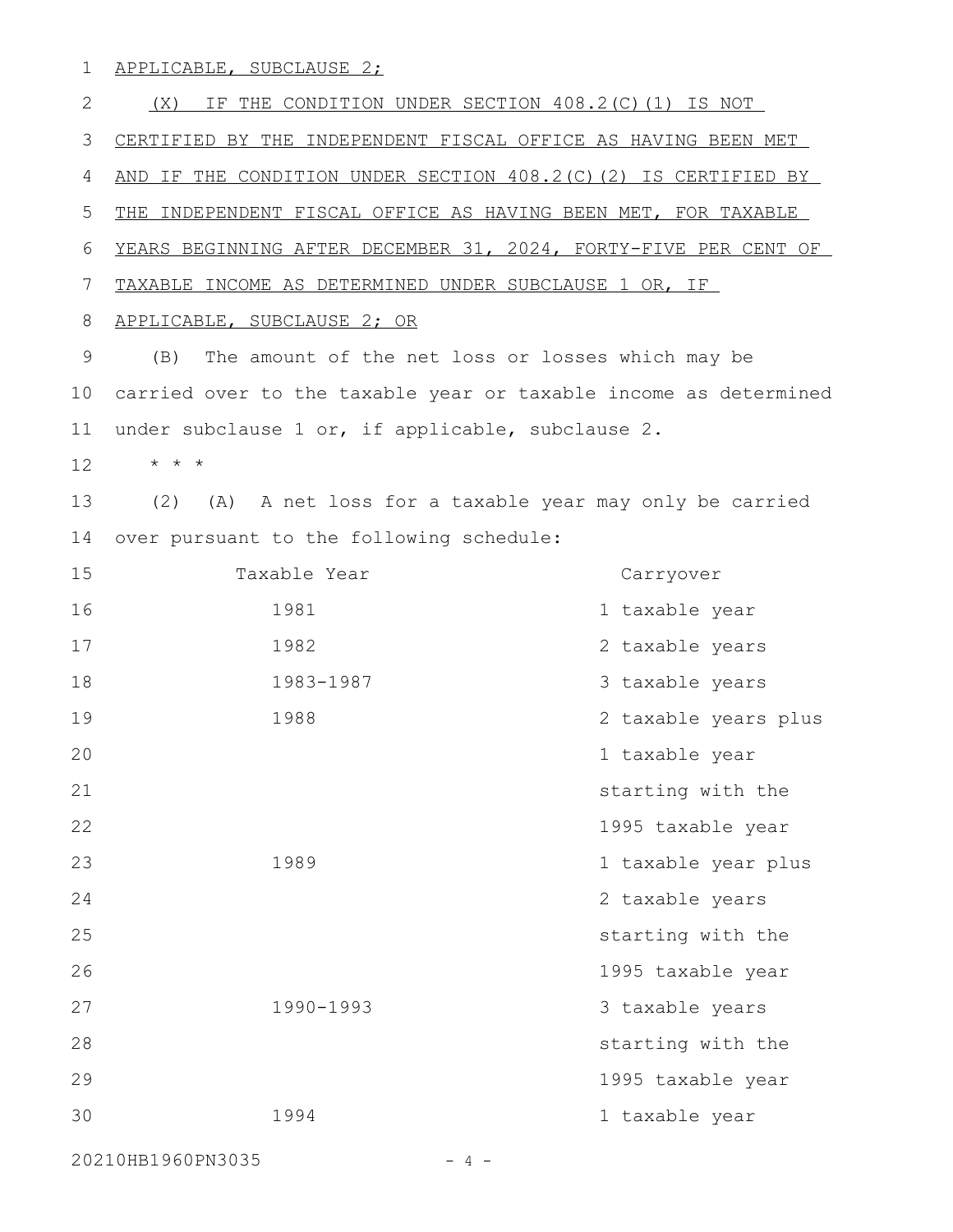1995-1997 10 taxable years 1998 and thereafter 20 taxable years (B) The earliest net loss shall be carried over to the earliest taxable year to which it may be carried under this schedule. The total net loss deduction allowed in any taxable year shall not exceed: 1 2 3 4 5 6

(I) Two million dollars (\$2,000,000) for taxable years beginning before January 1, 2007. 7 8

(II) The greater of twelve and one-half per cent of the taxable income as determined under subclause 1 or, if applicable, subclause 2 or three million dollars (\$3,000,000) for taxable years beginning after December 31, 2006. 9 10 11 12

(III) The greater of fifteen per cent of the taxable income as determined under subclause 1 or, if applicable, subclause 2 or three million dollars (\$3,000,000) for taxable years beginning after December 31, 2008. 13 14 15 16

(IV) The greater of twenty per cent of the taxable income as determined under subclause 1 or, if applicable, subclause 2 or three million dollars (\$3,000,000) for taxable years beginning after December 31, 2009. 17 18 19 20

(V) The greater of twenty-five per cent of taxable income as determined under subclause 1 or, if applicable, subclause 2 or four million dollars (\$4,000,000) for taxable years beginning after December 31, 2013. 21 22 23 24

(VI) The greater of thirty per cent of taxable income as determined under subclause 1 or, if applicable, subclause 2 or five million dollars (\$5,000,000) for taxable years beginning after December 31, 2014. 25 26 27 28

(VII) Thirty-five per cent of taxable income as determined under subclause 1 or, if applicable, subclause 2 for taxable 29 30

20210HB1960PN3035 - 5 -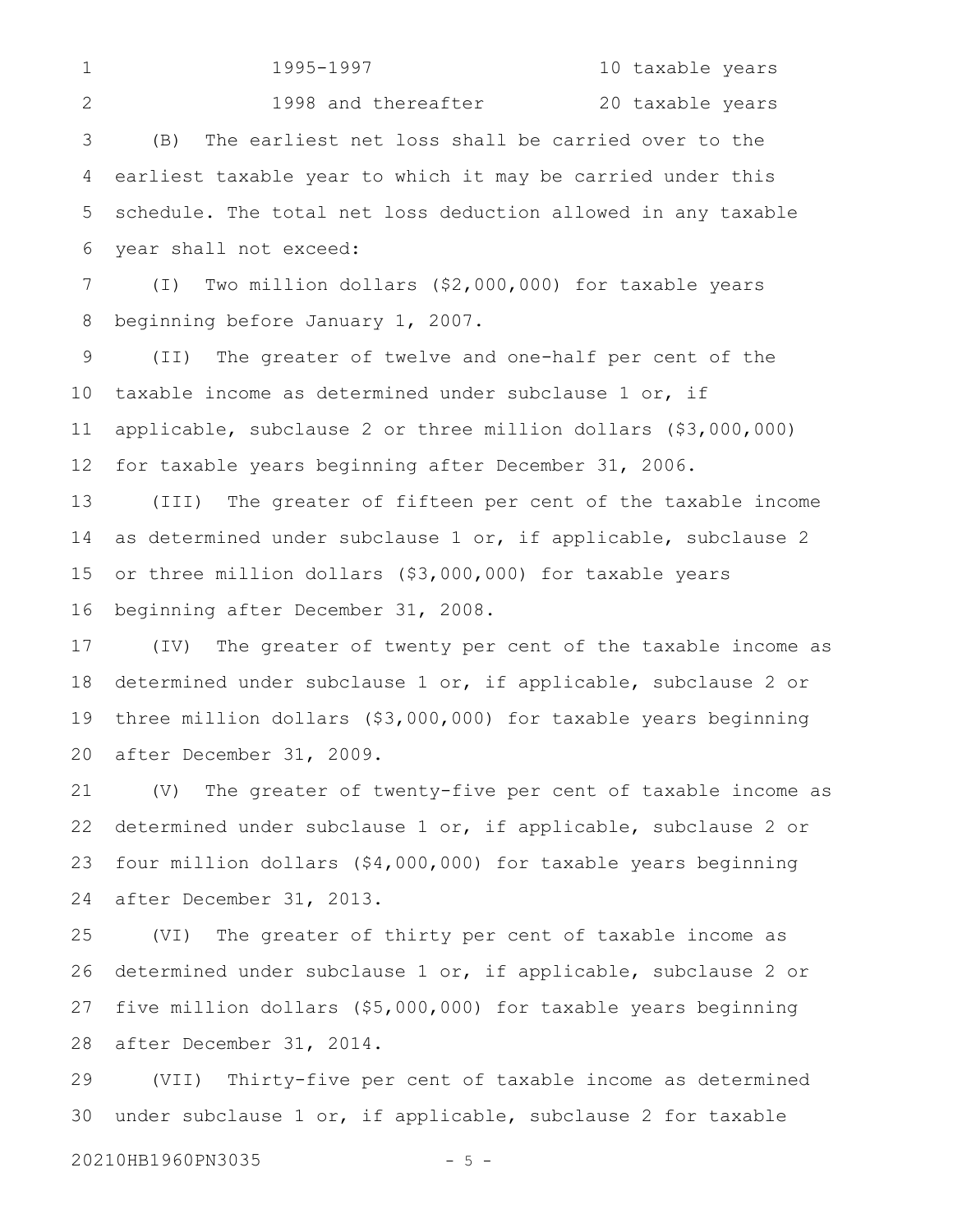1 years beginning after December 31, 2017.

| 2  | [Forty] EXCEPT AS PROVIDED UNDER UNIT (IX) OR (X),<br>(VIII)                |
|----|-----------------------------------------------------------------------------|
| 3  | FORTY per cent of taxable income as determined under subclause 1            |
| 4  | or, if applicable, subclause 2 for taxable years beginning after            |
| 5  | December 31, 2018.                                                          |
| 6  | (IX) Fifty per cent of taxable income as<br><del>determined under-</del>    |
| 7  | subclause 1 or, if applicable, subclause 2 for taxable years                |
| 8  | beginning after December 31, 2021.                                          |
| 9  | (X) Sixty per cent of taxable income as determined under                    |
| 10 | subclause 1 or, if applicable, subclause 2 for taxable                      |
| 11 | beginning after December 31, 2022.                                          |
| 12 | <u>Seventy per cent of taxable income as determined under</u><br>$+x+$      |
| 13 | subclause 1 or, if applicable, subclause 2 for taxable years                |
| 14 | beginning after December 31, 2023.                                          |
| 15 | (XII) Eighty per cent of taxable income as determined unde                  |
| 16 | subclause 1 or, if applicable, subclause 2 for taxable<br><del>-vears</del> |
| 17 | beginning after December 31, 2024.                                          |
| 18 | * * *                                                                       |
| 19 | IF THE CONDITION UNDER SECTION 408.2(C)(1) IS CERTIFIED <--<br>(TX)         |
| 20 | INDEPENDENT FISCAL OFFICE AS HAVING BEEN MET:<br>THE                        |
| 21 | (1) EXCEPT AS PROVIDED UNDER UNIT (2), FORTY-FIVE PER CENT                  |
| 22 | OF TAXABLE INCOME AS DETERMINED UNDER SUBCLAUSE 1 OR, IF                    |
| 23 | APPLICABLE, SUBCLAUSE 2 FOR TAXABLE YEARS BEGINNING AFTER                   |
| 24 | DECEMBER 31, 2023.                                                          |
| 25 | IF THE CONDITION UNDER SECTION 408.2(C)(2) IS CERTIFIED<br>(2)              |
| 26 | BY THE INDEPENDENT FISCAL OFFICE AS HAVING BEEN MET, FIFTY PER              |
| 27 | CENT OF TAXABLE INCOME AS DETERMINED UNDER SUBCLAUSE 1 OR, IF               |
| 28 | APPLICABLE, SUBCLAUSE 2 FOR TAXABLE YEARS BEGINNING AFTER                   |
| 29 | DECEMBER 31, 2024.                                                          |
| 30 | (X) IF THE CONDITION UNDER SECTION 408.2 (C) (1) IS NOT                     |

20210HB1960PN3035 - 6 -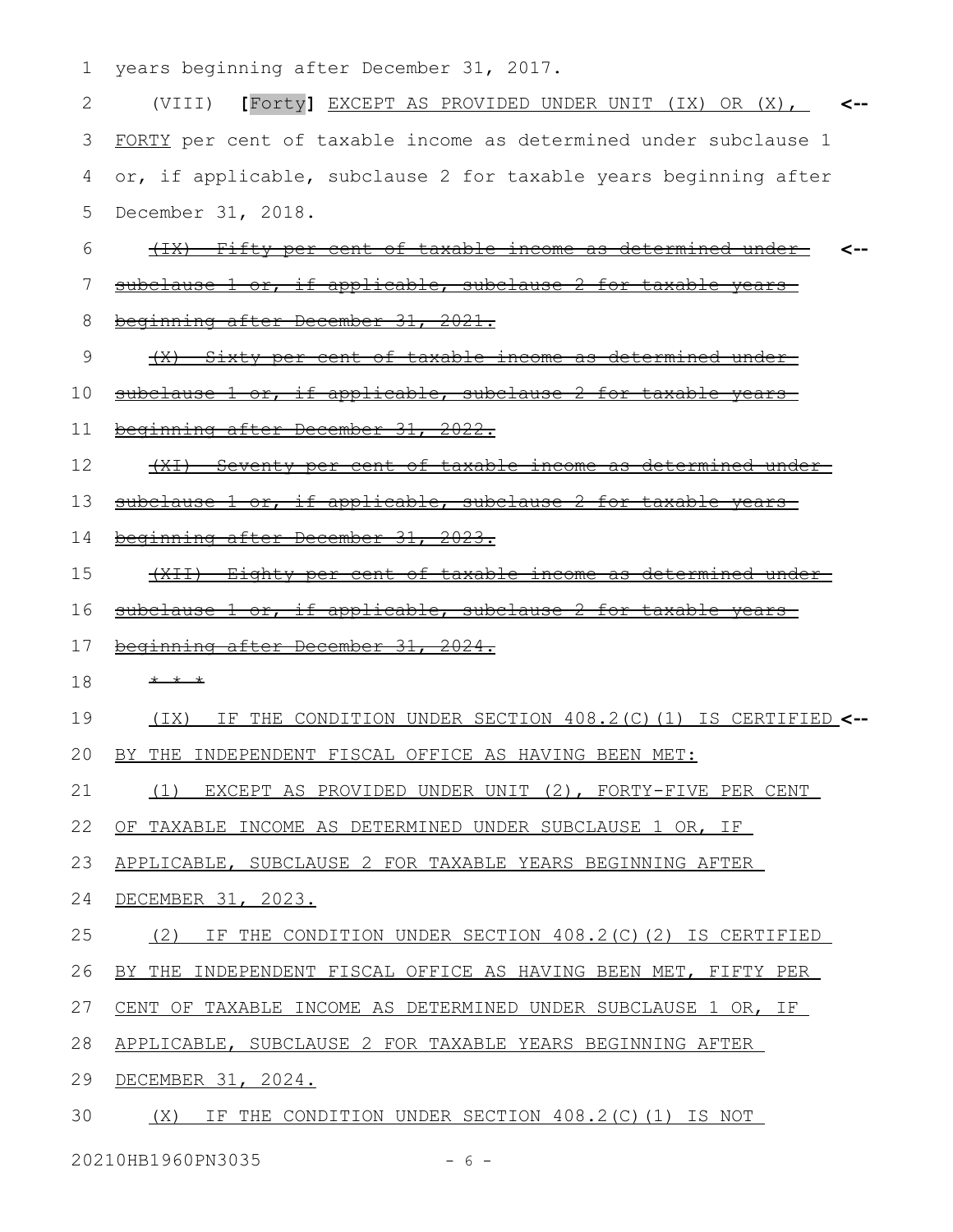CERTIFIED BY THE INDEPENDENT FISCAL OFFICE AS HAVING BEEN MET AND IF THE CONDITION UNDER SECTION 408.2(C)(2) IS CERTIFIED BY 3 THE INDEPENDENT FISCAL OFFICE AS HAVING BEEN MET, FORTY-FIVE PER CENT OF TAXABLE INCOME AS DETERMINED UNDER SUBCLAUSE 1 OR, IF APPLICABLE, SUBCLAUSE 2 FOR TAXABLE YEARS BEGINNING AFTER DECEMBER 31, 2024. \* \* \* SECTION 2. SECTION 402(B) OF THE ACT IS AMENDED AND THE 9 SECTION IS AMENDED BY ADDING A SUBSECTION TO READ: SECTION 402. IMPOSITION OF TAX.--\* \* \* (B) THE ANNUAL RATE OF TAX ON CORPORATE NET INCOME IMPOSED BY SUBSECTION (A) FOR TAXABLE YEARS BEGINNING FOR THE CALENDAR YEAR OR FISCAL YEAR ON OR AFTER THE DATES SET FORTH SHALL BE AS 13 FOLLOWS: 14 TAXABLE YEAR TAX RATE JANUARY 1, 1995, [AND 16 EACH TAXABLE YEAR THEREAFTER] THROUGH 19 DECEMBER 31, 2022 9.99% EXCEPT AS OTHERWISE 20 PROVIDED UNDER SUBSECTION (D), JANUARY 1, 2023, AND EACH TAXABLE 24 25 YEAR THEREAFTER 8.99% \* \* \* (D) THE FOLLOWING SHALL APPLY TO THE TAX RATE UNDER THIS ARTICLE: (1) THE SECRETARY OF THE BUDGET SHALL CONSULT WITH THE INDEPENDENT FISCAL OFFICE IN PRODUCING THE CERTIFICATION UNDER 1 2 4 5 6 7 8 10 11 12 15 17 18 21 22 23 26 27 28 29 30

20210HB1960PN3035 - 7 -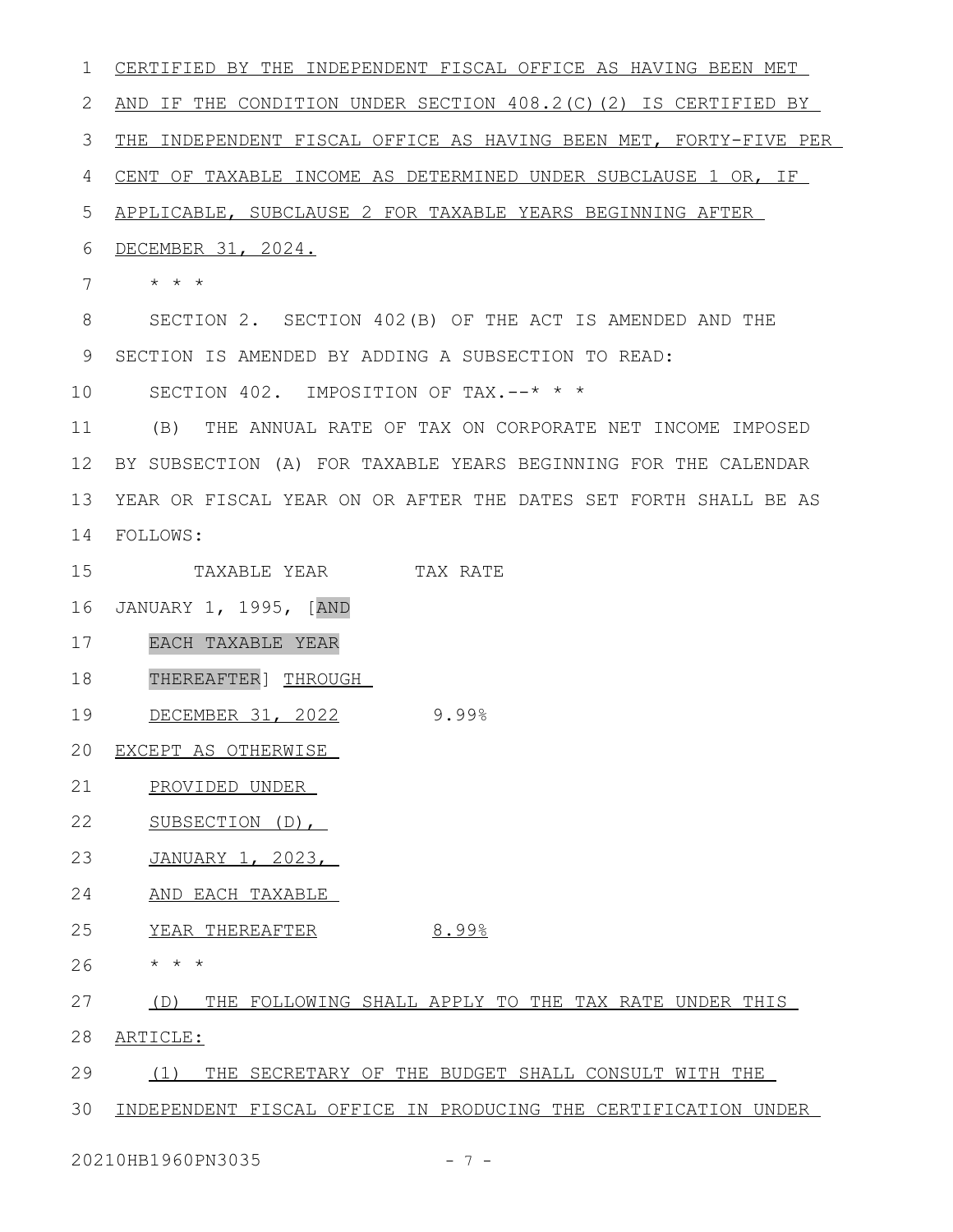| 1           | SECTION $1702-A(B)$ OF THE ACT OF APRIL 9, 1929, $(P.L.343,$     |
|-------------|------------------------------------------------------------------|
| 2           | NO.176), KNOWN AS "THE FISCAL CODE," FOR FISCAL YEAR 2022-2023   |
| 3           | AND FISCAL YEAR 2023-2024. THE CERTIFICATION UNDER THIS          |
| 4           | PARAGRAPH SHALL BE PREPARED IN A WAY THAT IS SUBJECT TO COMPLETE |
| 5           | AND THOROUGH OVERSIGHT BY THE APPROPRIATIONS COMMITTEE OF THE    |
| 6           | SENATE AND THE APPROPRIATIONS COMMITTEE OF THE HOUSE OF          |
| 7           | REPRESENTATIVES WITH FULL KNOWLEDGE OF ALL DATA, ASSUMPTIONS AND |
| 8           | ECONOMETRIC MODELS WHICH WERE USED TO DEVELOP THE CERTIFICATION. |
| $\mathsf 9$ | (2)<br>UPON MAKING A CERTIFICATION UNDER PARAGRAPH (1), THE      |
| 10          | SECRETARY OF THE BUDGET SHALL SUBMIT OFFICIAL COPIES OF THE      |
| 11          | CERTIFICATION TO THE INDEPENDENT FISCAL OFFICE, THE CHAIR AND    |
| 12          | MINORITY CHAIR OF THE APPROPRIATIONS COMMITTEE OF THE SENATE AND |
| 13          | THE CHAIR AND MINORITY CHAIR OF THE APPROPRIATIONS COMMITTEE OF  |
| 14          | THE HOUSE OF REPRESENTATIVES AND TO THE LEGISLATIVE REFERENCE    |
| 15          | BUREAU FOR PUBLICATION IN THE PENNSYLVANIA BULLETIN.             |
| 16          | (3)<br>IF THE INDEPENDENT FISCAL OFFICE CONFIRMS THE AMOUNT OF   |
| 17          | SURPLUS IN THE GENERAL FUND WHICH IS CERTIFIED UNDER PARAGRAPH   |
| 18          | (1), THE INDEPENDENT FISCAL OFFICE SHALL TRANSMIT TO THE         |
| 19          | LEGISLATIVE REFERENCE BUREAU A NOTICE FOR PUBLICATION IN THE     |
| 20          | PENNSYLVANIA BULLETIN. THE NOTICE SHALL INCLUDE THE AMOUNT OF    |
| 21          | THE SURPLUS CERTIFIED AND WHETHER THE FOLLOWING CONDITIONS HAVE  |
| 22          | BEEN MET:                                                        |
| 23          | WHETHER THE SURPLUS FOR THE 2022-2023 FISCAL YEAR WAS<br>( I )   |
| 24          | MORE THAN FIVE HUNDRED MILLION DOLLARS (\$500,000,000).          |
| 25          | WHETHER THE SURPLUS FOR THE 2023-2024 FISCAL YEAR WAS<br>(TI)    |
| 26          | MORE THAN FIVE HUNDRED MILLION DOLLARS (\$500,000,000).          |
| 27          | (4)<br>IF THE CONDITION UNDER PARAGRAPH (3)(I) IS CERTIFIED BY   |
| 28          | THE INDEPENDENT FISCAL OFFICE AS HAVING BEEN MET, THE FOLLOWING  |
| 29          | SHALL APPLY:                                                     |
| 30          | (I) EXCEPT AS PROVIDED UNDER SUBPARAGRAPH (II), THE ANNUAL       |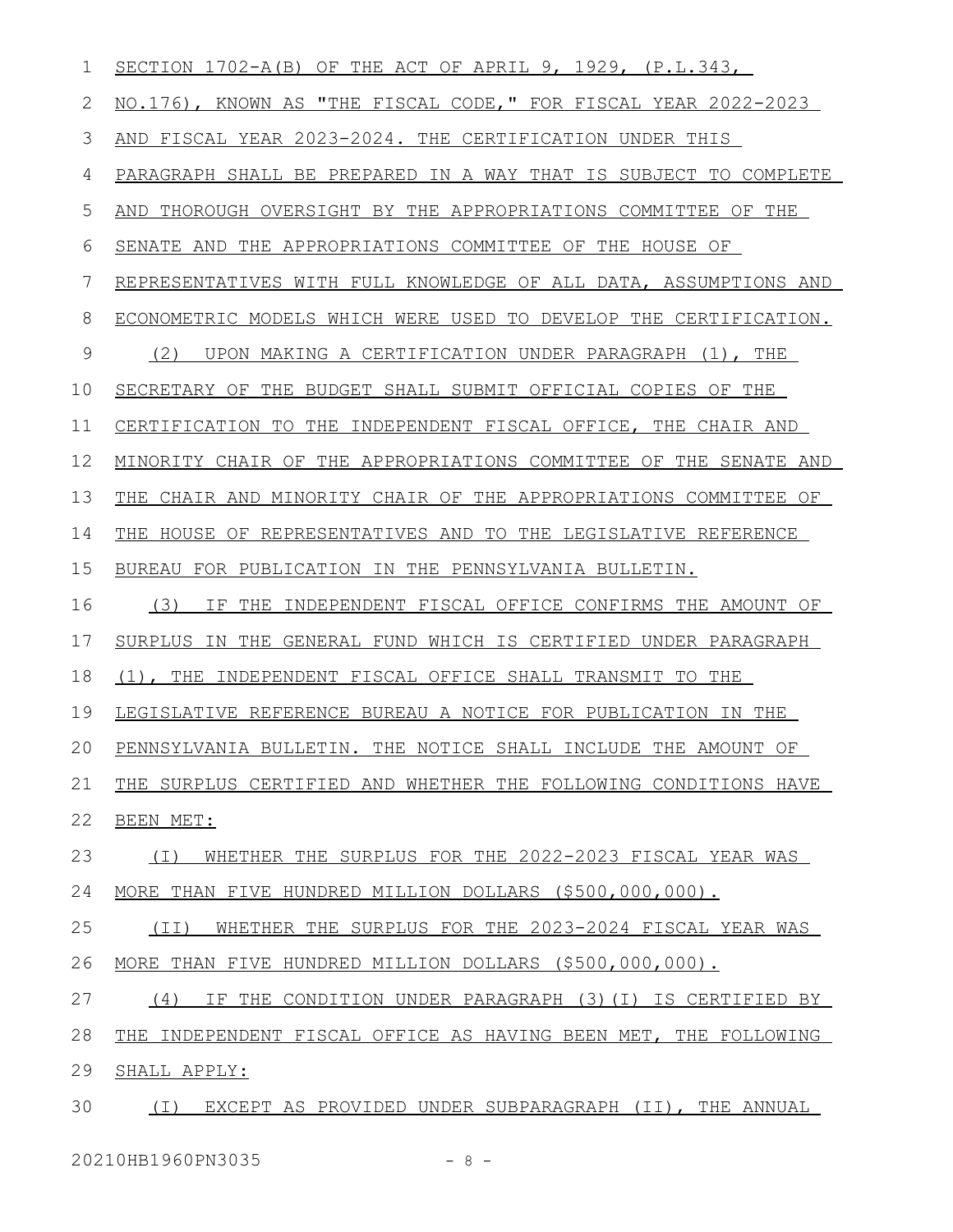| 1  | RATE ON CORPORATE NET INCOME IMPOSED UNDER SUBSECTION (A) FOR    |
|----|------------------------------------------------------------------|
| 2  | TAXABLE YEARS BEGINNING FOR THE CALENDAR YEAR OR FISCAL YEAR     |
| 3  | AFTER DECEMBER 31, 2023, SHALL BE EIGHT AND FORTY-NINE           |
| 4  | HUNDREDTHS PER CENT (8.49%).                                     |
| 5  | IF THE CONDITION UNDER PARAGRAPH (3) (II) IS CERTIFIED<br>(II)   |
| 6  | BY THE INDEPENDENT FISCAL OFFICE AS HAVING BEEN MET, THE ANNUAL  |
| 7  | RATE ON CORPORATE NET INCOME IMPOSED UNDER SUBSECTION (A) FOR    |
| 8  | TAXABLE YEARS BEGINNING FOR THE CALENDAR YEAR OR FISCAL YEAR     |
| 9  | AFTER DECEMBER 31, 2024, SHALL BE SEVEN AND NINETY-NINE          |
| 10 | HUNDREDTHS PER CENT (7.99%).                                     |
| 11 | IF THE CONDITION UNDER PARAGRAPH (3) (I) IS NOT CERTIFIED<br>(5) |
| 12 | BY THE INDEPENDENT FISCAL OFFICE AS HAVING BEEN MET AND IF THE   |
| 13 | CONDITION UNDER PARAGRAPH (3) (II) IS CERTIFIED BY THE           |
| 14 | INDEPENDENT FISCAL OFFICE AS HAVING BEEN MET, THE ANNUAL RATE ON |
| 15 | CORPORATE NET INCOME IMPOSED UNDER SUBSECTION (A) FOR TAXABLE    |
| 16 | YEARS BEGINNING FOR THE CALENDAR YEAR OR FISCAL YEAR AFTER       |
| 17 | DECEMBER 31, 2024, SHALL BE EIGHT AND FORTY-NINE HUNDREDTHS PER  |
| 18 | CENT (8.49%).                                                    |
| 19 | SECTION 3. THE ACT IS AMENDED BY ADDING A SECTION TO READ:       |
| 20 | SECTION 408.2. CERTIFICATIONS AND PUBLICATIONS.-- (A)<br>THE     |
| 21 | SECRETARY OF THE BUDGET SHALL CONSULT WITH THE INDEPENDENT       |
| 22 | FISCAL OFFICE IN PRODUCING THE CERTIFICATION UNDER SECTION 1702- |
| 23 | A(B) OF THE ACT OF APRIL 9, 1929 (P.L.343, NO.176), KNOWN AS     |
| 24 | "THE FISCAL CODE," FOR FISCAL YEAR 2022-2023 AND FISCAL YEAR     |
| 25 | 2023-2024. THE CERTIFICATION UNDER THIS SUBSECTION SHALL BE      |
| 26 | PREPARED IN A WAY THAT IS SUBJECT TO COMPLETE AND THOROUGH       |
| 27 | OVERSIGHT BY THE APPROPRIATIONS COMMITTEE OF THE SENATE AND THE  |
| 28 | APPROPRIATIONS COMMITTEE OF THE HOUSE OF REPRESENTATIVES WITH    |
| 29 | FULL KNOWLEDGE OF ALL DATA, ASSUMPTIONS AND ECONOMETRIC MODELS   |
| 30 | WHICH WERE USED TO DEVELOP THE CERTIFICATION.                    |

20210HB1960PN3035 - 9 -